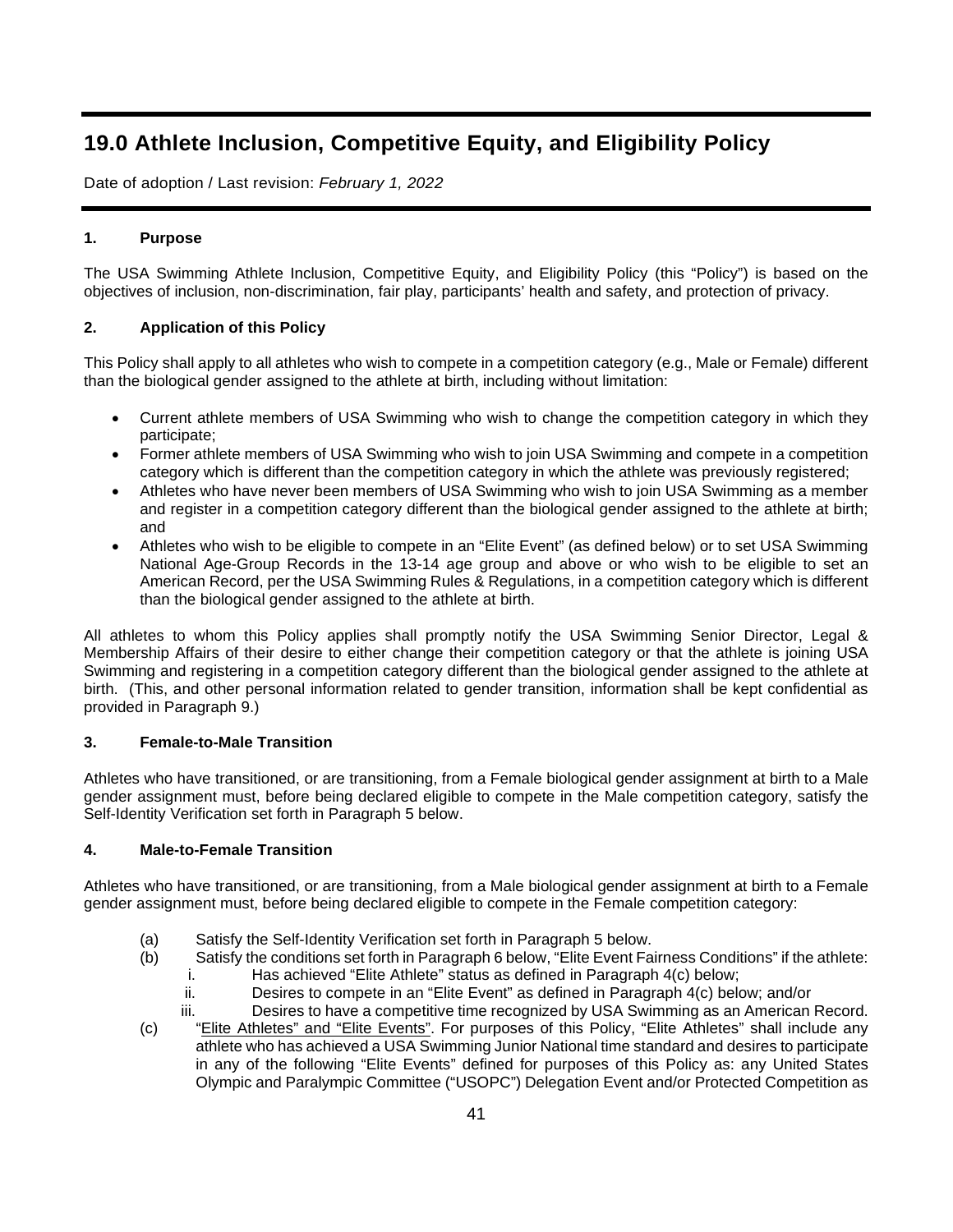defined in the USOPC Bylaws; Fédération Internationale de Natation ("FINA") Events; PanPacific Championships; World University Games; USA Swimming Nationals, Junior Nationals, U.S. Open, International Team Trials, U.S. Olympic Team Trials - Swimming; and/or any other competition designated by USA Swimming as an "Elite Event" and any other event which conditions entry on meeting the USA Swimming Junior National Time Standard or faster. For purposes of this Policy, Elite Events shall also include any other competition in which a qualifying time standard is achieved for entry into the other Elite Events described above or to be eligible to set an American or National Age-Group Record at the 13-14 level or above.

#### **5. Self-Identity Verification**

(a) Purpose. The purpose of Self-Identity Verification is to confirm that the athlete's transition to a competition category different than that assigned at birth is bona fide and that the gender identity applicable for purposes of swimming competition is consistent with the athlete's gender identity in everyday life.

Process. To initiate the Self-Identity Verification process, an athlete must submit a Self-Identity Verification Request (the "Request") to the USA Swimming Senior Director, Legal & Membership Affairs [\(https://fs22.formsite.com/usaswimming/Self-Identity/index.html\)](https://fs22.formsite.com/usaswimming/Self-Identity/index.html)

at least thirty (30) days prior to the start of the first competition in which the athlete seeks to compete in the requested competition category. The Director may take any of the following actions:

- i. Administratively approve or deny the Request (where such denial will be sent to a panel, as described below in Paragraph 5(b)(iii));
- ii. Seek additional information from the athlete prior to approving, denying, or referring the Request to the panel described below in Paragraph 5(b)(iii); or
- iii. Refer the decision on whether the Request should be approved to a three-person panel consisting of a physician with experience in gender identity issues, a 10-Year Athlete representative, as defined in the USA Swimming Rules and Regulations and appointed by the USA Swimming Athletes' Advisory Council, and a member of the USA Swimming Safe Sport Committee appointed by the Safe Sport Committee Chair (the "Self-Identity Panel"). The Self-Identity Panel may also seek additional information from the athlete before reaching a decision on whether to approve the Request. In the event the Request is denied by the Senior Director, Legal & Membership Affairs, or in the event the Senior Director, Legal & Membership Affairs has a conflict of interest, the Request will be sent to the Self-Identity Panel for review.
- (c) Return to Previous Gender Category. Once an athlete's Request has been approved, the athlete may not initiate the process to change back to a prior competition category for one year following the date the initial Request is approved.

# **6. Elite Athlete/Event Fairness Evaluation**

(a) Purpose. The purpose of the Elite Athlete/Event Fairness Evaluation process is to ensure that athletes competing in the Female competition category who have transitioned from a Male biological gender assignment at birth, do not have an unfair advantage over their cisgender Female competitors in Elite Events.

(b) Elite Athlete/Event Fairness Application. To initiate the Elite Athlete**/**Event Fairness Evaluation process, an athlete must submit an Elite Athlete/Event Fairness Application ("Application") to the USA Swimming Senior Director, Legal & Membership Affairs ([\(https://fs22.formsite.com/usaswimming/EliteEligibility/index.html\)](https://fs22.formsite.com/usaswimming/EliteEligibility/index.html) at least ninety (90) days prior to the start of the first Elite Event in which the athlete seeks to compete in the Female competition category. The Senior Director shall submit the Application to a panel consisting of three independent medical experts, with preference for experience related to transgender health and/or the physical performance of transgender athletes relevant to swimming and the effect of medical approaches in mitigating any pre-existing physical advantages (the "Elite Athlete/Event Fairness Panel"). USA Swimming's Director, Sports Medicine & Science, and Director, Performance, will serve as staff liaisons to the Elite Athlete/Event Fairness Panel. In addition to the two staff liaisons, the USA Swimming Athletes' Advisory Council will appoint a 10-Year Athlete representative,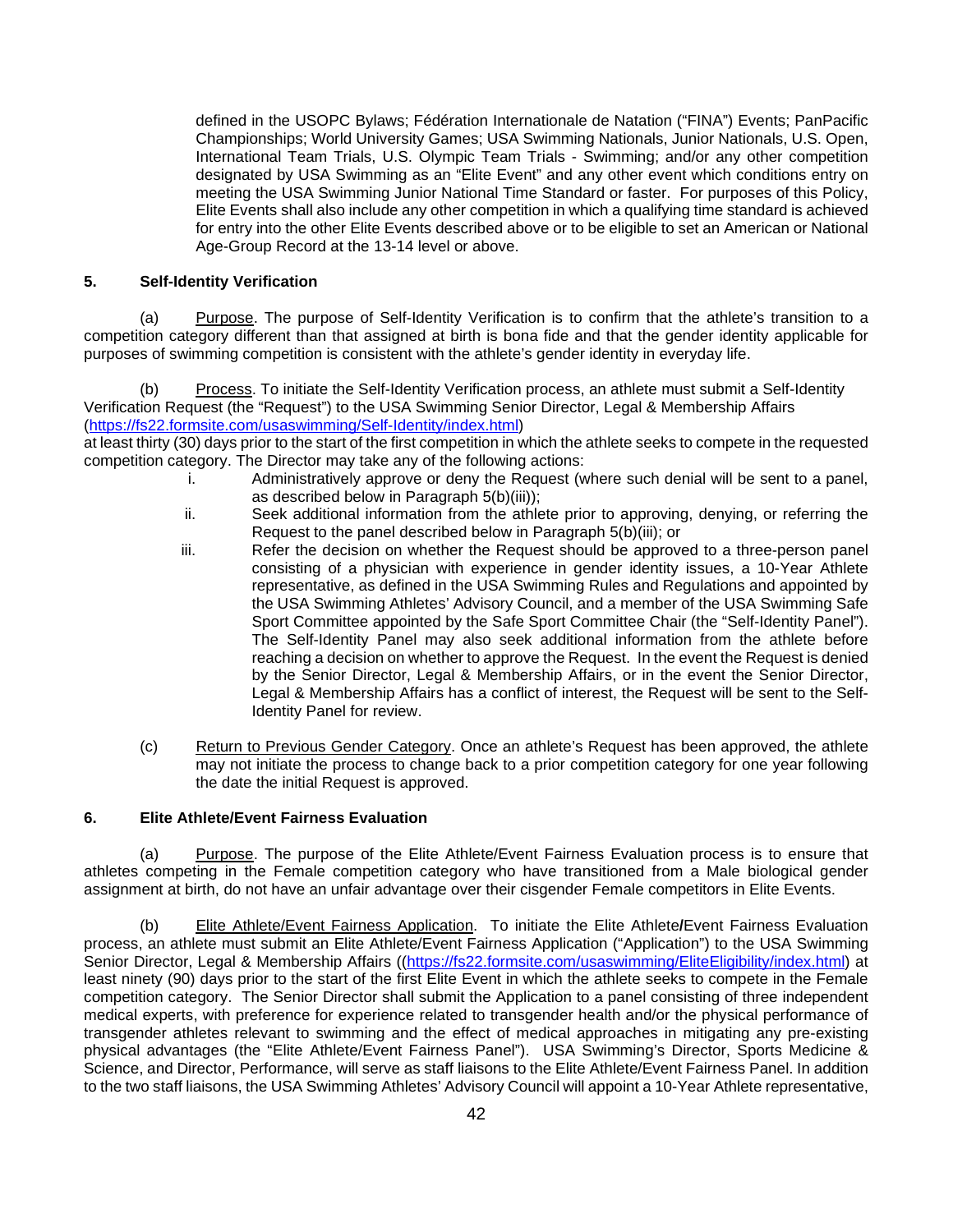as defined in the USA Swimming Rules & Regulations, to serve as an athlete liaison to the Elite Athlete/Event Fairness Panel. Prior to appointment to the Elite Athlete/Event Fairness Panel, the name and resume of any independent medical expert will be sent to USA Swimming's Athletes' Advisory Council, for review and comment. Any medical expert reviewed without objection by the USA Swimming's Athletes' Advisory Council (an "Elite Medical Panelist") may be selected by USA Swimming for future panels.

(c) Eligibility Criteria. As a condition of eligibility, the athlete must satisfy the Elite Athlete/Event Fairness Panel that:

(i) From a medical perspective, the prior physical development of the athlete as a Male, as mitigated by any medical intervention, does not give the athlete a competitive advantage over the athlete's cisgender Female competitors.

(ii) In addition to other relevant factors considered by the Panel in (i) above, it shall be presumed that the athlete is not eligible unless the athlete demonstrates that the concentration of testosterone in the athlete's serum has been less than 5 nmol/L (as measured by liquid chromatography coupled with mass spectrometry) continuously for a period of at least thirty-six (36) months before the date of Application. This must include at a minimum three (3) separate blood tests within the past three hundred sixty-five days (365) days preceding the Application, with the last test conducted within ninety (90) days prior to the athlete's Application. This presumption may be rebutted if the Panel finds, in the unique circumstances of the case, that the criteria set forth in (i) above has been satisfied notwithstanding the athlete's serum testosterone results (*e.g.,* the athlete has a medical condition which limits the bioavailability of the athlete's free testosterone).

(d) Panel Evaluation. In conducting its evaluation of an athlete's Application, the Elite Athlete/Event Fairness Panel shall consider the medical file, serum testosterone results, and other information submitted by the athlete. The Panel may also request additional information from the athlete or the athlete's treating physicians. The Panel may also direct additional testing. Per the International Olympic Committee Framework on Fairness, Inclusion and Non-Discrimination on the Basis of Gender Identity and Sex Variations (the "Framework"), the Panel will not request any of the prohibited testing as set forth in that Framework and will not request gynecological examinations or similar forms of invasive physical examinations, aimed at determining an athlete's sex, sex variations, or gender. The athlete must fully cooperate with the Elite Athlete/Event Fairness Panel in its evaluation efforts. The athlete will acknowledge that this evaluation process is complicated and agrees that neither USA Swimming or members of the Elite Athlete/Event Fairness Panel shall be liable for any detriment caused the athlete by delays in the evaluation process. Any costs that the Panel incurs or the athlete incurs at the request of the Panel associated with this evaluation will be paid by USA Swimming.

(e) Panel Decision. If the Elite Event/Fairness Panel decides to approve an athlete's Application, that decision and any conditions associated with that decision shall be communicated to the athlete by the Senior Director, Legal & Membership Affairs. In order to maintain eligibility, if the Application is approved, the athlete must keep the athlete's serum testosterone concentration below 5 nmol/L and comply with any other conditions of the Elite Athlete/Event Fairness Panel's approval for so long as the athlete wishes to compete in the Female category in Elite Events. The Elite Athlete/Event Fairness Panel shall also establish an internal plan for the continued monitoring of the athlete's compliance with the eligibility criteria and the Panel's approval. If the Elite Athlete/Event Fairness Panel denies the Application then the reasons for that denial shall also be communicated to the athlete.

The Elite Athlete/Event Fairness Panel may revoke or modify its approval of an athlete's Application based on subsequently acquired information

An athlete may not change the athlete's swimming competition category back to Male for purposes of Elite Events for a period of four years following the approval of the athlete's Application.

(f) Guidelines. The Elite Athlete/Event Fairness Panel may establish guidelines for the implementation of the evaluation process. Such guidelines, if and when adopted, will be attached to this Policy.

#### **7. Policy Amendments for Consistency with Future FINA Rules**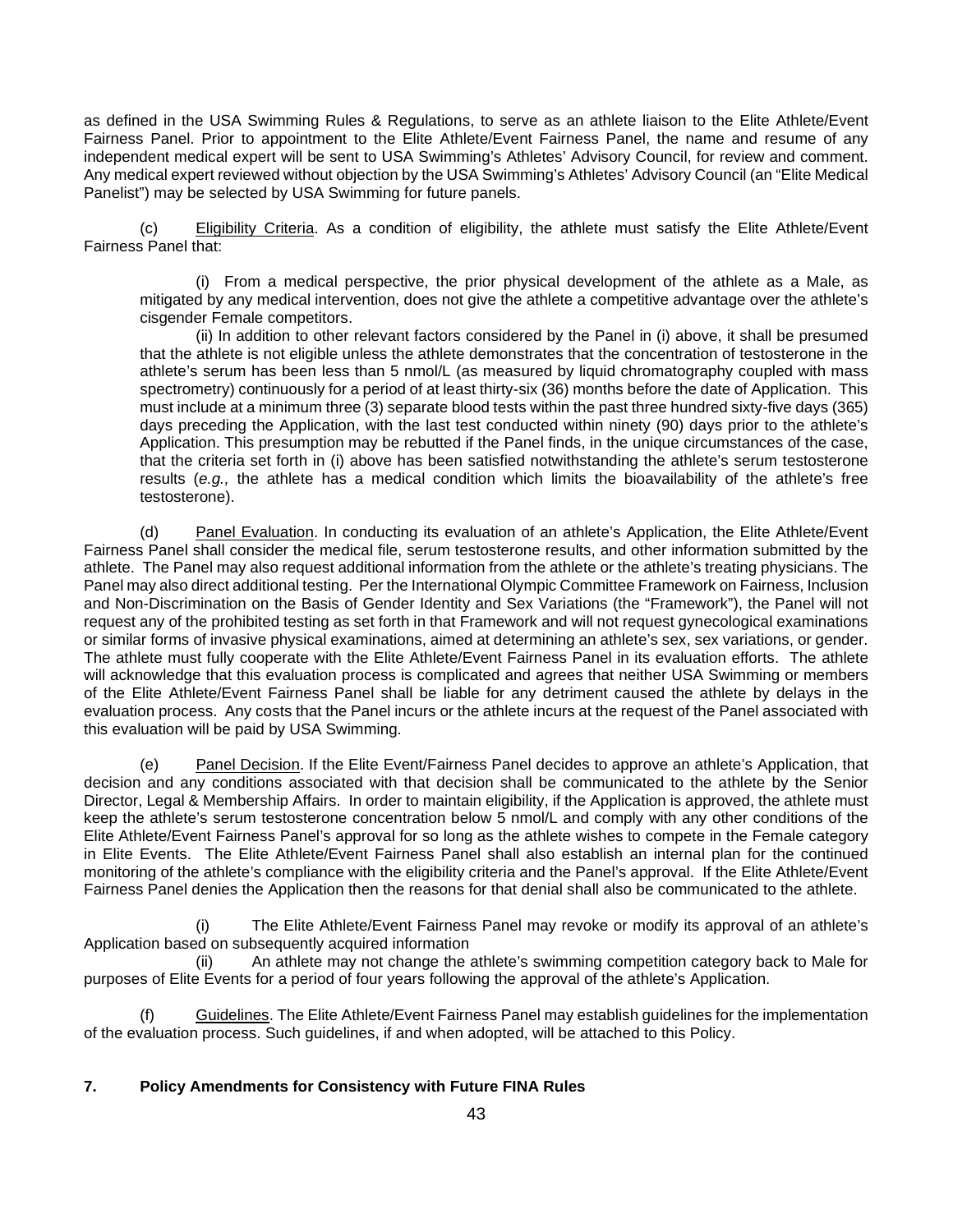USA Swimming acknowledges that at the time of adoption of this Policy, FINA is in the process of developing its own Gender Eligibility Rules. When FINA Gender Eligibility Rules go into effect, the eligibility criteria in those FINA Rules shall replace any inconsistent eligibility criteria found in Paragraph 6(c) of this Policy. If the FINA Gender Eligibility Rules are different than the criteria in place when an athlete's Elite Athlete/Event Fairness Application was approved under this Policy then, for purposes of Elite Events, that approval shall be void. The athlete must then resubmit an Application for evaluation under the new FINA Gender Eligibility criteria, unless the Panel determines that the prior evaluation is still valid under the new FINA Gender Eligibility criteria.

# **8. Appeals[5](#page-3-0)**

If an athlete or USA Swimming wishes to challenge the decision of the Self-Identity Panel or Elite Athlete/Event Fairness Panel with respect to the athlete's Self-Identity Verification Request or Elite Athlete/Event Fairness Application, either may appeal the decision by requesting a review hearing with the USA Swimming Self-Identity and Elite Athlete/Event Fairness Appeal Body ("Appeal Body"). The Appeal Body shall consist of the Chair of the USA Swimming National Board of Review, an eligible athlete member of the National Board of Review appointed by the Chair of the National Board of Review, and an Elite Medical Panelist appointed by the Chair of the National Board of Review. Pending a decision by the Appeal Body, the athlete shall remain eligible to compete in the competition category (e.g., Male or Female) consistent with the biological gender assigned to the athlete at birth. The parties to the appeal shall be the athlete and USA Swimming. No other person or entity shall have standing to challenge the decisions of either the Self-Identity Panel or the Elite Athlete/Event Fairness Panel or to participate in any appeal. The Appeal Body shall be the exclusive forum for challenges to Self-Identity Panel or Elite Athlete/Event Fairness Panel decisions. In any proceeding before the Appeal Body, the Eligibility Criteria and presumption established in Paragraph 6(c) of this Policy shall not be subject to challenge or review. The athlete may challenge only the application of the Eligibility Criteria to the athlete's individual circumstances. The decision of either Panel shall be upheld unless the Appeal Body finds that the appellant has carried the burden of demonstrating that the Panel's decision is arbitrary and capricious with no rational basis. In a review hearing, the Appeal Body shall consider such witness testimony and/or other evidence that the Appeal Body considers relevant and appropriate. The Chair of the USA Swimming National Board of Review may adopt appropriate rules of procedure for the Appeal Body subject to review and approval by USA Swimming's Secretary & General Counsel. The Appeal Body's decision shall be final and binding on both USA Swimming and the athlete. Nothing in this Paragraph 8 shall be construed to limit the rights of members provided by the Ted Stevens Olympic and Amateur Sports Act and Article 301.3 of the USA Swimming Rules and Regulations.

# **9. Confidentiality**

All Athlete information provided to USA Swimming under this Policy, and the results of examinations and assessments conducted under this Policy, will be dealt with in strict confidence and applicable privacy laws. Such information will not be used for any purpose not contemplated in this Policy and will not be disclosed to any third party unless that disclosure is necessary for the effective application and enforcement of this Policy or is required by law. USA Swimming shall not publicly comment on individual Requests, Applications, or decisions under this Policy except, in its discretion, it may do so in response to public comments attributed to the athlete or the athlete's representatives. Once a decision has been rendered, either by one of the panels or the Senior Director, Legal & Membership Affairs, USA Swimming will consult with the athlete on the best ways to publicly communicate about their eligibility.

# **10. Other Eligibility Requirements Not Affected**

The application of this Policy shall not affect eligibility requirements or rules otherwise set out in the USA Swimming Rules and Regulations or the USA Swimming Operating Policy Manual.

# **11. Compliance with Anti-Doping Rules**

<span id="page-3-0"></span><sup>5</sup> For the avoidance of doubt, Articles 405, 406, and 407 of the USA Swimming Rules and Regulations do not apply to this Policy.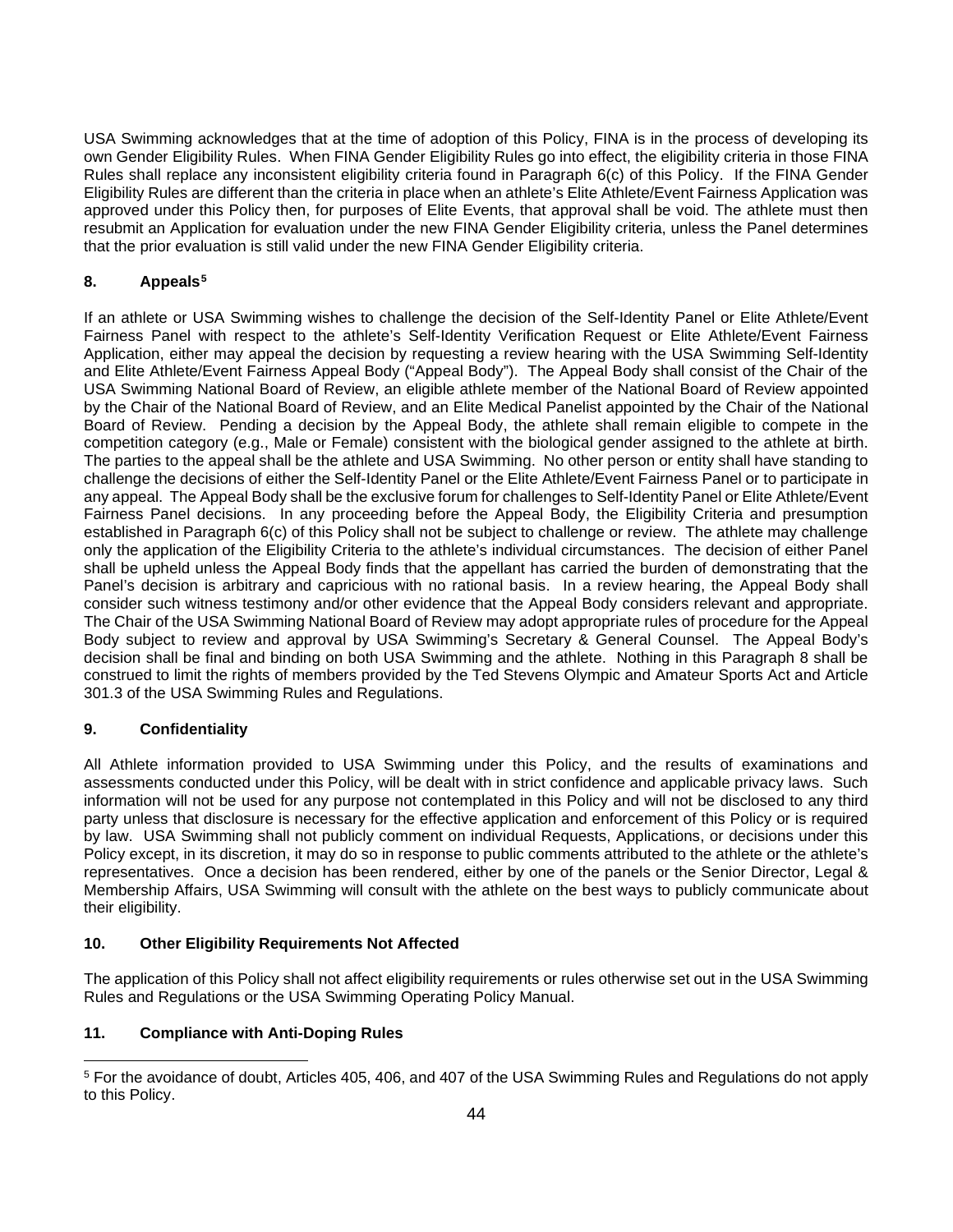Nothing in this Policy shall affect an athlete's obligation to fully comply with the Anti-Doping Rules of United States Anti-Doping Agency, the USOPC, FINA, USA Swimming, or the organizer of an event in which the athlete competes. If the use of a substance on the World Anti-Doping Agency Prohibited List is contemplated in connection with a gender transition, then the athlete must first obtain a Therapeutic Use Exemption from the U.S. Anti-Doping Agency before that substance is used.

## **12. Discrimination Prohibited**

All USA Swimming members, including its athlete members, have a right to participate in the activities of USA Swimming without being subjected to harassment or discrimination regarding their sexual orientation, gender expression, or transition to a different swimming gender category. Any USA Swimming member who engages in conduct which violates this right shall be subject to discipline under the USA Swimming Code of Conduct.

### **13. Membership Requirement**

In order for an athlete to submit a Self-Identity Verification Request or Elite Event Fairness Application, the athlete must be an athlete member of USA Swimming.

### **14. Assistance With This Policy**

USA Swimming is committed to the inclusion of transgender individuals in the sport of Swimming subject to the eligibility requirements set forth in this Policy. Any person seeking information on the application of this Policy should contact Senior Director, Legal & Membership Affairs for assistance. [\(SIV@usaswimming.org\)](mailto:SIV@usaswimming.org)

# **15. Athlete Agreement, Consent and Release**

By submitting a Self-Identity Verification Request or Elite Athlete/Event Fairness Application, an athlete will be required to represent and agree that:

(a) All information submitted in connection with the Request or Application is accurate and complete to the best of their knowledge and that no relevant information has been intentionally withheld.

(b) The athlete will fully cooperate with and provide any additional information requested by the Self-Identity Panel or Elite Event Fairness Panel.

(c) In connection with the Elite Athlete/Event Fairness Panel's evaluation of the athlete's Application, or for the continuing monitoring of the athlete if that Application is approved:

- i. To provide medical waivers and releases allowing the athlete's physicians to share records with the Panel.
- ii. To comply with any conditions imposed by the Panel as a condition of its approval of the athlete's Application.
- iii. To undergo any additional medical testing required by the Panel in connection with its evaluation of the athlete's Application, or ongoing status if the Application is approved. The cost of any such testing will be at USA Swimming's expense.
- iv. To advance notice, or no advance notice, blood sample collection to evaluate the athlete's serum testosterone level.
- v. Any blood sample collected in connection with an anti-doping control may also be used for such purpose.

(d) The athlete agrees that neither USA Swimming, any member of the Self-Identity Panel or Elite Athlete/Event Fairness Panel, or any USA Swimming employees, directors, officers, agents, representatives, or other persons involved in the administration of this Policy shall be liable in any way in relation to acts done or omitted to be done in good faith in connection with the administration of this Policy.